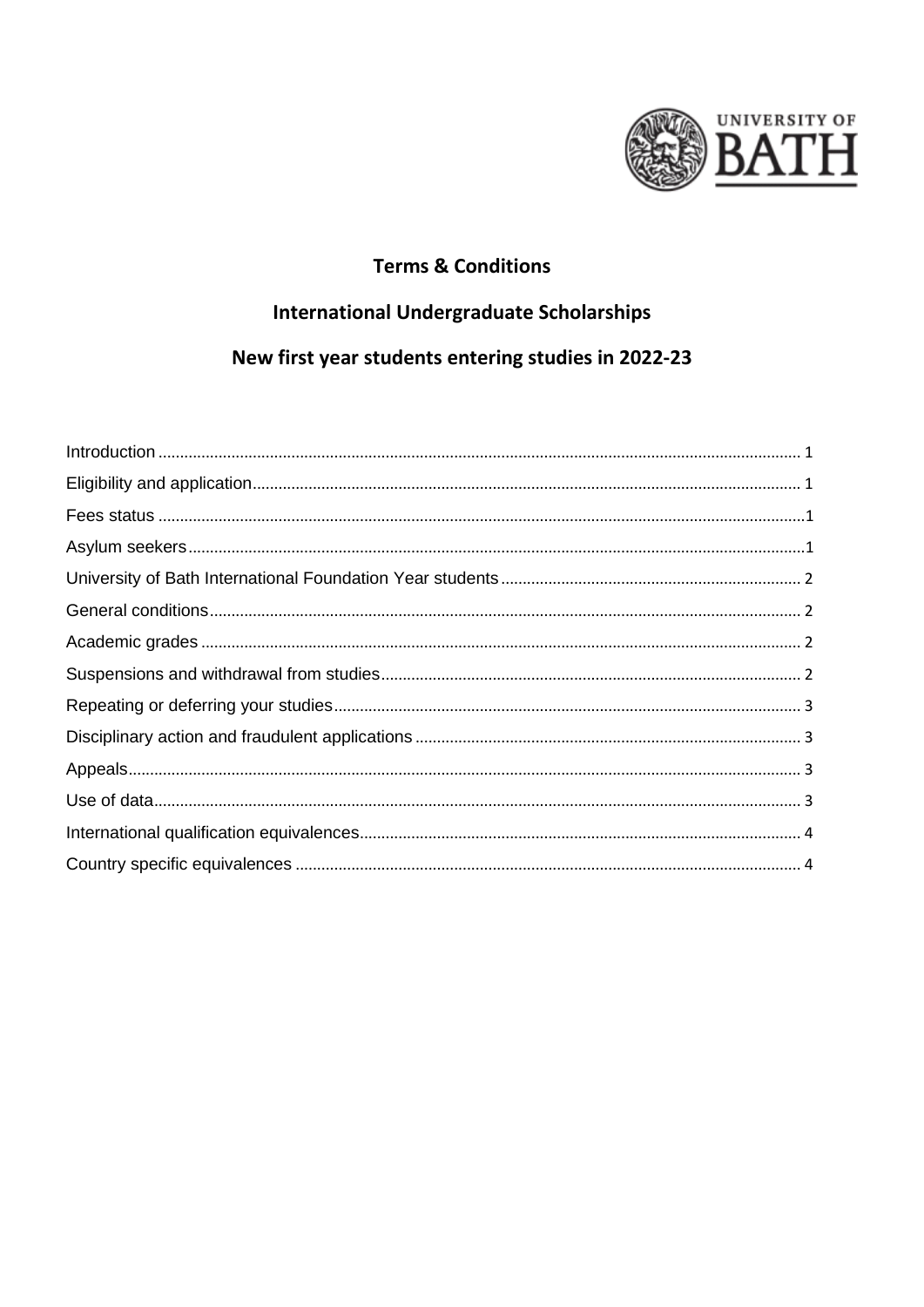# <span id="page-1-0"></span>**Introduction**

These guidelines apply to the University of Bath's undergraduate international scholarship awards for new first-year students taking up a place of study in 2022-23 paying the overseas rate of tuition fees. These scholarships are for those international students who achieve academic excellence in their studies.

The following two scholarships are credited against your **first-year tuition fees only**:

- The **Chancellor's Scholarship** for those who achieve A Levels grades of at least A\*A\*A or equivalent
- The **International Baccalaureate 50th Anniversary Scholarship** for those who achieve at least 42 points or more in their international baccalaureate.

### <span id="page-1-1"></span>**Eligibility and application**

These scholarship schemes have specific eligibility criteria which are set out in this document.

There is no application process and all awards are automatic. You will be notified by email if we establish that you are eligible for any of these awards.

These scholarships can be double awarded if you meet the criteria for both scholarships listed above.

#### <span id="page-1-2"></span>**Fees status**

These scholarships are open to 'Overseas' students who are subject to paying the [overseas rate of](https://www.bath.ac.uk/corporate-information/tuition-fees-for-undergraduate-students-starting-in-2022/)  [tuition fees.](https://www.bath.ac.uk/corporate-information/tuition-fees-for-undergraduate-students-starting-in-2022/) This includes any EU students who are also subject to the overseas rate of tuition fees.

Your fees status is determined by the University as part of your application to study. If you have questions about your fees status in general, you can [contact us](mailto:admissions@bath.ac.uk) for advice. Please refer to our [Fees](http://www.bath.ac.uk/guides/understanding-your-tuition-fee-status/)  [Status Assessment](http://www.bath.ac.uk/guides/understanding-your-tuition-fee-status/) criteria for further information.

#### <span id="page-1-3"></span>**Asylum seekers**

If your fees status is defined by our Undergraduate Admissions Team as an asylum seeker living in the UK, then you will already benefit from a tuition fee waiver and will pay tuition fees equivalent to the Home rate. You will not be eligible for the scholarships as outlined in these terms and conditions.

#### **The Chancellor's Scholarship**

You need to:

- be an eligible Overseas fee-paying student and
- subsequently register on a full-time campus based undergraduate degree course and
- achieve A levels grades of at least A\*A\*A or equivalent

If eligible you will receive one of the following:

- a £2,000 first-year tuition fee waiver if your A Level grades are A\*A\*A\* or equivalent or
- a £1,000 first-year tuition fee waiver if your A Level grades are A\*A\*A or equivalent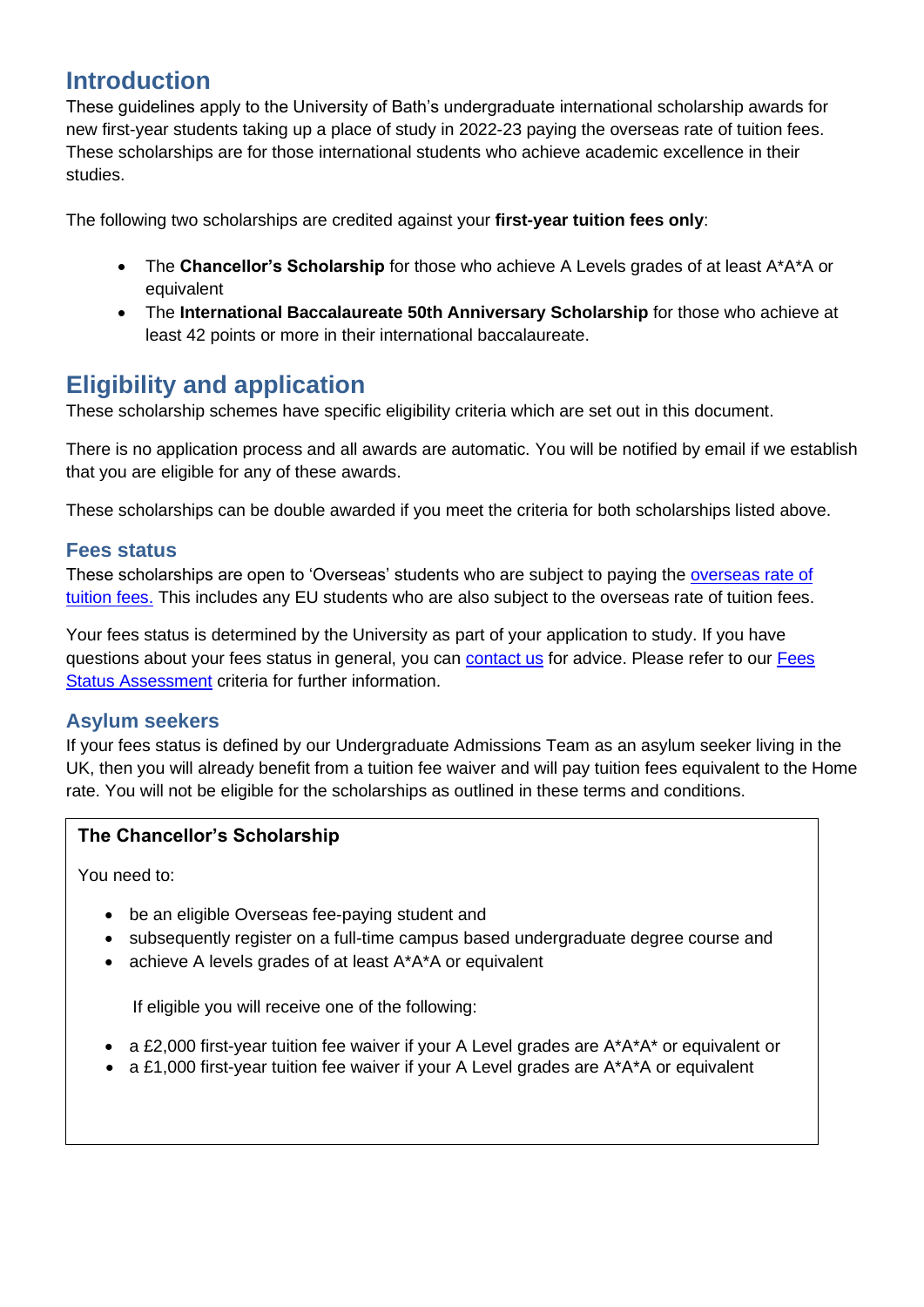#### **The International Baccalaureate 50th Anniversary Scholarship**

You need to:

- be an eligible Overseas fee-paying student and
- subsequently register on a full-time campus based undergraduate degree course and
- achieve 42 points or higher in your International Baccalaureate (IB)

If eligible you will receive one of the following:

- a £6,000 first-year tuition fee waiver if you have achieved 44 points or higher in your IB or
- a £3,000 first-year tuition fee waiver if you have achieved 43 points in your IB or
- a £1,500 first-year tuition fee waiver if you have achieved 42 points in your IB

# <span id="page-2-0"></span>**University of Bath International Foundation Year students**

Students studying on the Foundation Year at the City of Bath College in partnership with the University of Bath have a separate excellence scholarship scheme and are not eligible for the Chancellor's or International Baccalaureate scholarships. Please refer to the [course information pages](https://www.bath.ac.uk/courses/foundation-2022/university-of-bath-international-foundation-year/university-of-bath-international-foundation-year-course-licensed-to-bath-college/) for further information about Foundation Year scholarships that may be available to you.

#### <span id="page-2-1"></span>**General conditions**

Awards are available to all those who meet the eligibility criteria and are not limited in number.

Awards are allocated for 2022-23 entry only. However, if you defer your studies your award will be carried over into the next academic year.

If you join the University in 2022-23 and are transferring directly into Year 2 of your studies, you will not be eligible for our funding schemes as listed in these terms and conditions. Our terms and conditions state that eligibility for one of these scholarships are for those entering Year 1 of studies.

### <span id="page-2-2"></span>**Academic grades**

If you are accepted to the University with qualifications other than A levels, the University will determine whether or not your grades are equivalent to  $A^*A^*A^*$  or  $A^*A^*A$  for the purposes of being eligible for the Chancellor's Scholarship. The equivalences for commonly taken qualifications can be found in Appendix 1 of this document and will be published online. Please contact the [Scholarships](mailto:undergraduatefunding@bath.ac.uk)  [and Bursaries Team](mailto:undergraduatefunding@bath.ac.uk) if you are taking qualifications not listed and would like to enquire about what level would be considered equivalent.

The University's decision on the interpretation of eligibility criteria is final and there is no right of appeal.

### <span id="page-2-3"></span>**Suspensions and withdrawal from studies**

If you suspend or withdraw from your studies, then your award will be calculated on a pro rata basis, based on the number of weeks you have been in attendance. No further funding will be given beyond your initial first year of studies or upon a return from suspension.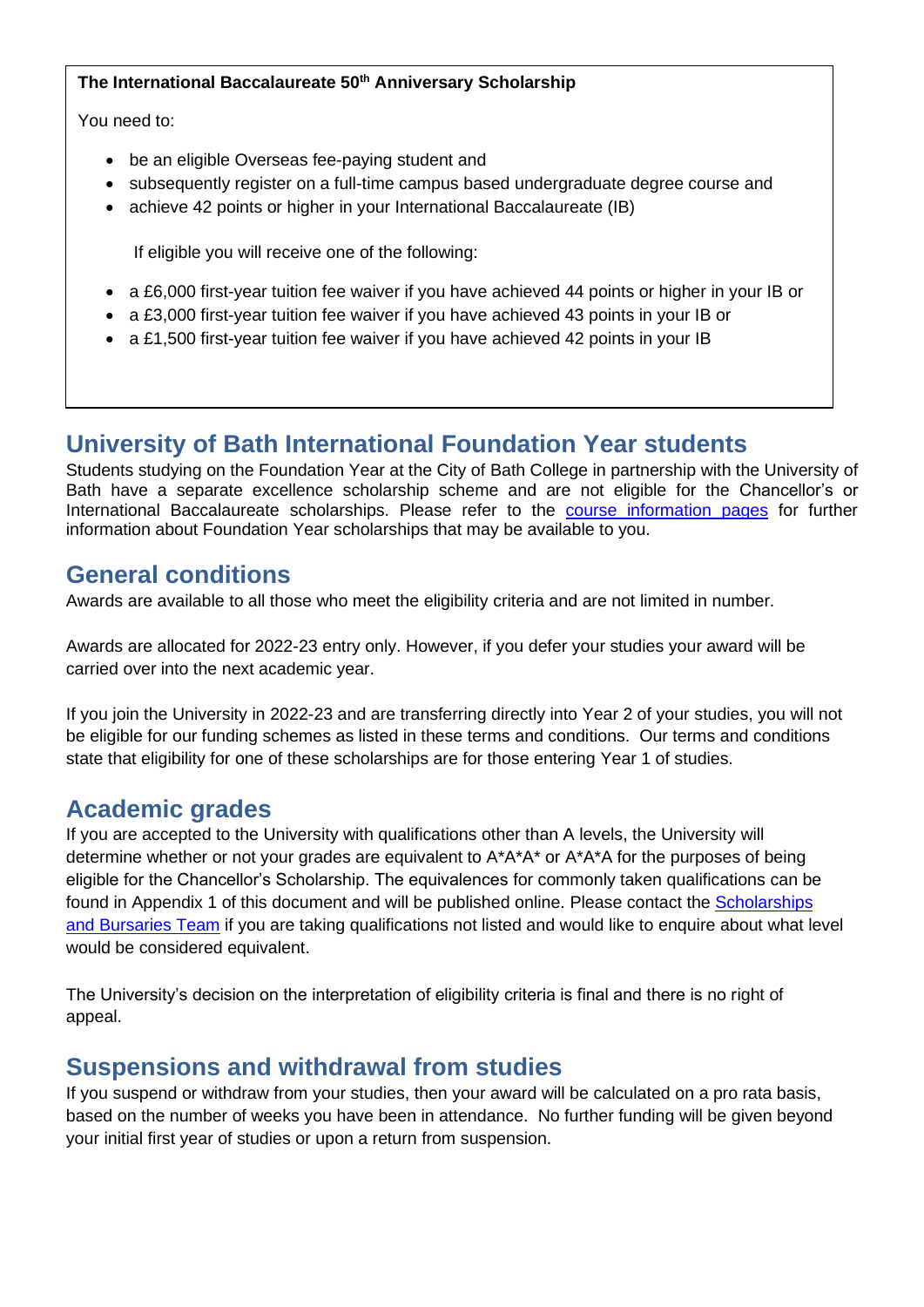# <span id="page-3-0"></span>**Repeating or deferring your studies**

Your scholarship is only valid for your first year of studies only. Scholarship awards will not be paid if you are required to repeat your first year of studies. This includes studying for the same academic year twice even if this is for a different course. For example, if you commenced studies in Yr1 on an Engineering course in 2022-23 then transferred to Yr1 of a Biology course in 2023-24.

The Chancellor's and International Baccalaureate 50<sup>th</sup> Anniversary Scholarship Awards will not normally be taken away should you decide to defer your studies to 2023-24 from 2022-23 entry.

### <span id="page-3-1"></span>**Disciplinary action and fraudulent applications**

The University reserves the right to withdraw a scholarship from anyone who is found to have misled the University about any aspect of their eligibility and to seek repayment of any monies already paid to them. In such cases the University may seek to recover any money paid as a debt in the county court (in which case it may also seek to recover additional sums such as interest, court fees and legal costs). We may request at any point, for audit purposes, evidence of any criteria met that is used in determining your award.

#### <span id="page-3-2"></span>**Appeals**

The University's decision on the interpretation of eligibility criteria is final and there is no right of appeal. You may make a complaint if you believe that you have not been considered for an award because of a procedural error, or you believe that there has been some other procedural problem with our allocation. Complaints should be made under the terms of our [Admissions Complaints and Appeals](http://www.bath.ac.uk/corporate-information/applicant-complaints-and-appeals-procedure/)  [Procedure.](http://www.bath.ac.uk/corporate-information/applicant-complaints-and-appeals-procedure/)

# <span id="page-3-3"></span>**Use of data**

In addition to the University [privacy and cookie policy,](http://www.bath.ac.uk/corporate-information/privacy-and-cookie-policy/) the University may use data / information you share with us to provide information and advice about the University to you as an applicant. Should you subsequently join the University, the University may also use the data to inform our strategies for supporting you as a new entrant, to inform you about provision that you may be able to access, to monitor student success and for other legitimate reasons. Refer to our web pages for our data protection [policies](https://www.bath.ac.uk/guides/data-protection-act/) and information about [how we use your data as a student.](http://www.bath.ac.uk/student-records/dpstatstu.htm)

We may also use your data in the allocation of any other scholarships that may become available, in partnership with corporate donors and for other university awards. By accepting a scholarship, you are agreeing to these terms.

Any queries relating to these terms and conditions should be addressed to the Scholarships & Bursaries Team, Department of Undergraduate Admissions & Outreach, University of Bath, BA2 7AY or [email](mailto:undergraduatefunding@bath.ac.uk?subject=International%20Scholarships%20for%20undergraduates) us.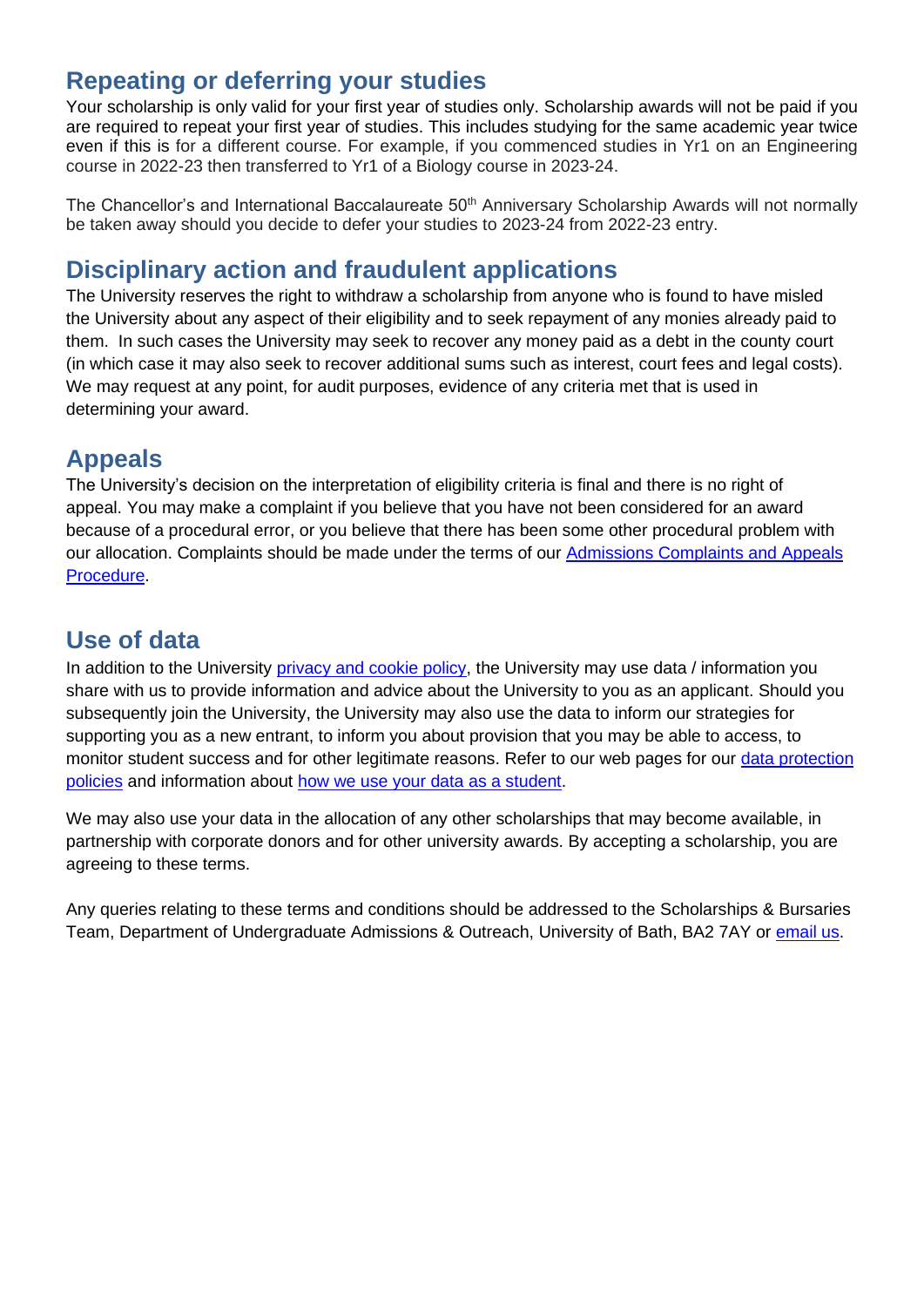# <span id="page-4-0"></span>**International qualification equivalences**

# **International Baccalaureate and European Baccalaureate**

| Qualification                                  | $A^*A^*A^*$       | $A^*A^*A$         |
|------------------------------------------------|-------------------|-------------------|
| <b>International</b><br><b>Baccalaureate</b> * | 40 points overall | 38 points overall |
| <b>European</b><br><b>Baccalaureate</b>        | 94% overall       | 92% overall       |

\* For the International Baccalaureate Scholarships, you need to achieve 42 points or higher.

| <b>International Foundation Year</b><br>$-$ awarded by a UK<br>Provider/Institution (excluding Bath<br>College) | $A^*A^*A^*$ | $A^*A^*A$   |
|-----------------------------------------------------------------------------------------------------------------|-------------|-------------|
| <b>Foundation Year/Foundation</b><br>Pathway                                                                    | 90% overall | 88% overall |

# <span id="page-4-1"></span>**Country specific equivalences**

| <b>Country</b>   | <b>Qualifications</b>                                                                                                                                               | $A^*A^*A^*$                                      | $A^*A^*A$                                        |
|------------------|---------------------------------------------------------------------------------------------------------------------------------------------------------------------|--------------------------------------------------|--------------------------------------------------|
| <b>Australia</b> | <b>High School Certificates</b><br>and Certificates of<br><b>Secondary Education</b>                                                                                | Minimum 98.5%<br>ATAR/TER                        | Minimum 98.0%<br>ATAR/TER                        |
| <b>Belgium</b>   | Diploma van Hoger<br>Secundair Onderwijs OR<br>Certificat d'Enseignement<br>Secondaire Supérieur OR<br>Abschlusszeugnis der<br>Oberstufe des<br>Sekundarunterrichts | 95% awarded in a<br>minimum of three<br>subjects | 90% awarded in a<br>minimum of three<br>subjects |
| <b>Bulgaria</b>  | Diploma za sredno<br>obrazovanie (Diploma of<br><b>Completed Secondary</b><br>Education)                                                                            | 6.0 overall                                      | 5.9 overall                                      |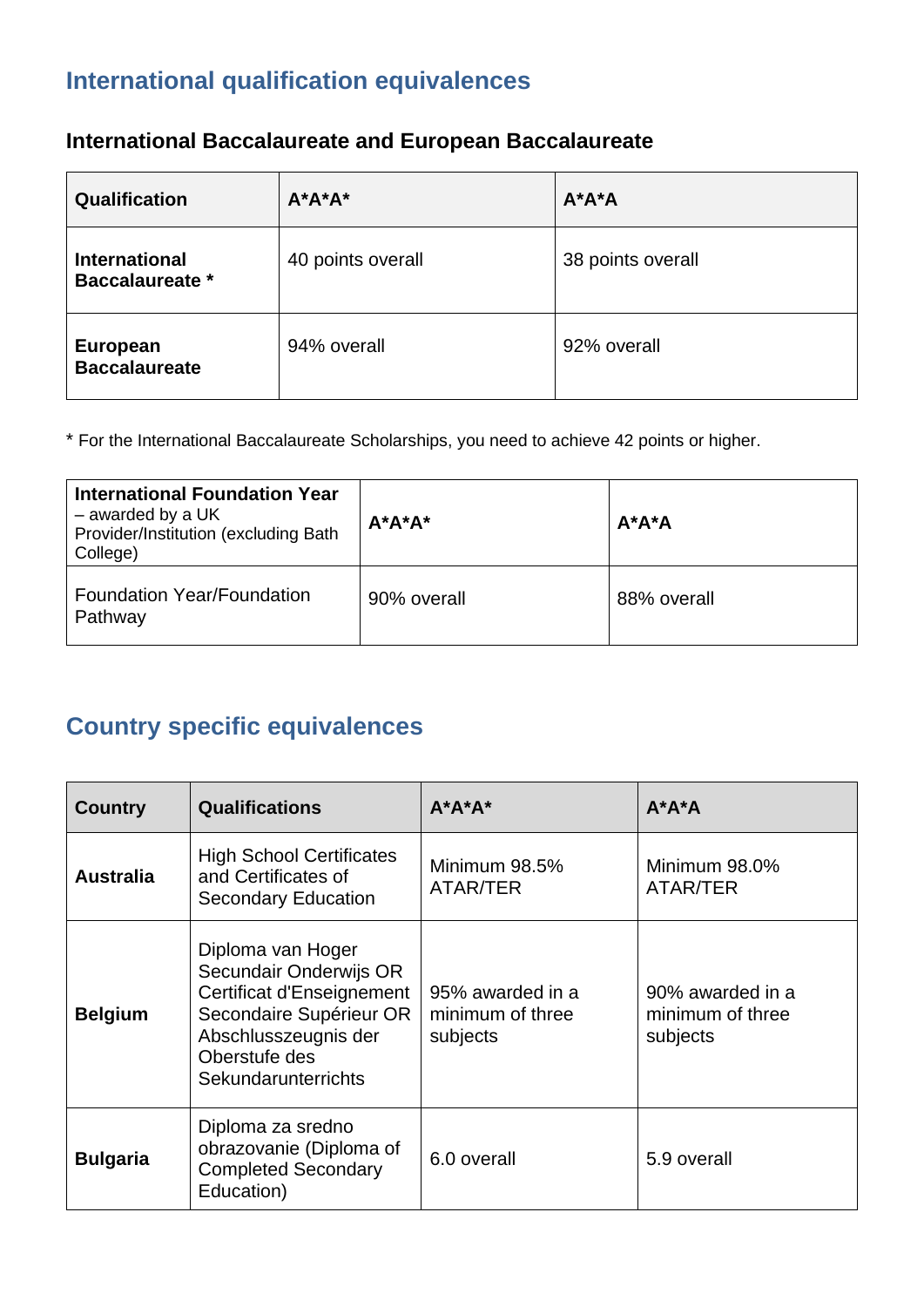| Canada                             | <b>Secondary School</b><br>Diploma                                  | Minimum 96.0% overall<br>from Year 12 subjects                                             | Minimum 93.0% overall<br>from Year 12 subjects                                                                                |
|------------------------------------|---------------------------------------------------------------------|--------------------------------------------------------------------------------------------|-------------------------------------------------------------------------------------------------------------------------------|
| <b>Cyprus</b>                      | Apolytirion (since 2019)                                            | 20 overall in the new<br><b>Cypriot Apolytirion</b>                                        | 19.5 overall in the new<br><b>Cypriot Apolytirion</b>                                                                         |
| <b>Cyprus and</b><br><b>Greece</b> | Apolytirion + A Levels                                              | $A^*A^*$ + 20 overall in the<br>Apolytirion                                                | $A^*A^* + 19.5$ overall in<br>the Apolytirion                                                                                 |
| <b>France</b>                      | French<br>Baccalaureate (including<br>OIB)                          | Minimum 18.0 overall                                                                       | Minimum 17.0 overall                                                                                                          |
| Germany                            | Abitur                                                              | 1.1 overall                                                                                | 1.2 overall                                                                                                                   |
| Hong<br><b>Kong</b>                | Hong Kong Diploma of<br><b>Secondary Education</b><br>(HKDSE)       | 5** 5** 5* in either 3<br>electives or 2 electives<br>plus an<br>extended maths paper      | 5** 5** 5 OR 5** 5* 5* in<br>3 electives or 2 electives<br>plus an<br>extended maths paper.                                   |
| <b>Hungary</b>                     | Matura/Érettségi                                                    | 5 in all subjects with<br>85% in two Higher<br>subjects and 85% in<br>one Standard subject | 5 in all subjects with<br>85% in two Higher<br>subjects and 80% in<br>one Standard subject                                    |
| <b>India</b>                       | 12th STD (National Board<br>only, CBSE, CISCE, HSC)                 | Minimum 95.0%<br>average from 4<br>subjects                                                | Minimum 90.0%<br>average from 4<br>subjects                                                                                   |
| <b>Country</b>                     | <b>Qualifications</b>                                               | <b>A*A*A*</b>                                                                              | $A^*A^*A$                                                                                                                     |
| <b>Italy</b>                       | Diploma di Esame di<br><b>Stato</b>                                 | 100% overall with 10 in<br>three academic<br>subjects                                      | 100% overall with 10 in<br>two academic subjects<br>and 9 in one further<br>academic subject                                  |
| <b>Malaysia</b>                    | <b>STPM</b>                                                         | 5 subjects at grade A                                                                      | 4 subjects at grade A                                                                                                         |
| <b>Malaysia</b>                    | Matrikulasi                                                         | Minimum 3.8 GPA                                                                            | Minimum 3.65 GPA                                                                                                              |
| <b>New</b><br><b>Zealand</b>       | National Certificate in<br><b>Educational Achievement</b><br>(NCEA) | 3 Level 3 subjects with<br>18 credits at<br><b>Excellence</b>                              | 3 Level 3 subjects with 2<br>subjects at 18 credits at<br><b>Excellence and 1</b><br>subject with 14 credits<br>at Excellence |